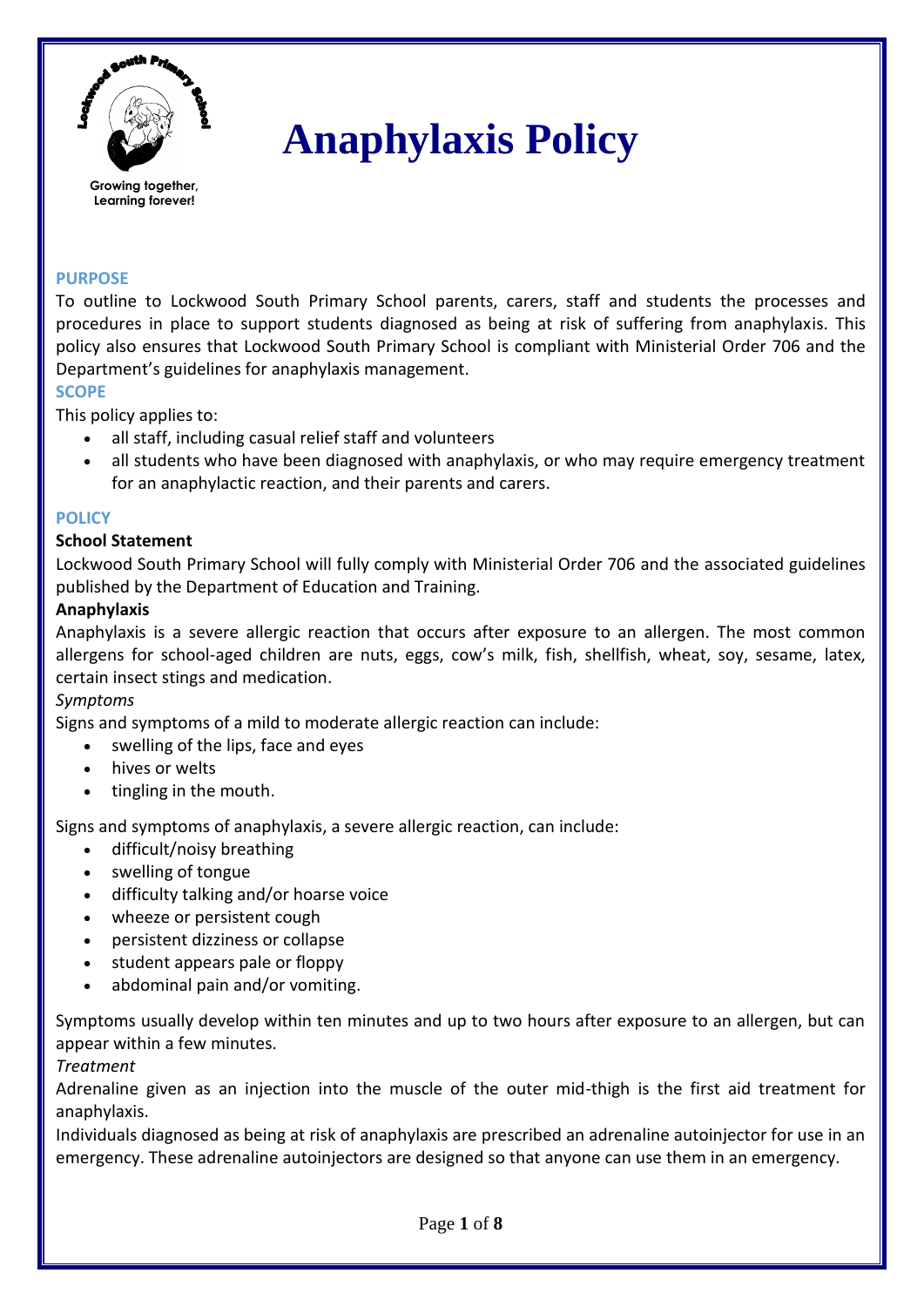## **Individual Anaphylaxis Management Plans**

All students at Lockwood South Primary School who are diagnosed by a medical practitioner as being at risk of suffering from an anaphylactic reaction must have an Individual Anaphylaxis Management Plan. When notified of an anaphylaxis diagnosis, the principal of Lockwood South Primary School is responsible for developing a plan in consultation with the student's parents/carers.

Where necessary, an Individual Anaphylaxis Management Plan will be in place as soon as practicable after a student enrols at Lockwood South Primary School and where possible, before the student's first day. Parents and carers must:

- obtain an ASCIA Action Plan for Anaphylaxis from the student's medical practitioner and provide a copy to the school as soon as practicable
- immediately inform the school in writing if there is a relevant change in the student's medical condition and obtain an updated ASCIA Action Plan for Anaphylaxis
- provide an up-to-date photo of the student for the ASCIA Action Plan for Anaphylaxis when that Plan is provided to the school and each time it is reviewed
- provide the school with a current adrenaline autoinjector for the student that has not expired;
- participate in annual reviews of the student's Plan.

Each student's Individual Anaphylaxis Management Plan must include:

- information about the student's medical condition that relates to allergies and the potential for anaphylactic reaction, including the type of allergies the student has
- information about the signs or symptoms the student might exhibit in the event of an allergic reaction based on a written diagnosis from a medical practitioner
- strategies to minimise the risk of exposure to known allergens while the student is under the care or supervision of school staff, including in the school yard, at camps and excursions, or at special events conducted, organised or attended by the school
- the name of the person(s) responsible for implementing the risk minimisation strategies, which have been identified in the Plan
- information about where the student's medication will be stored
- the student's emergency contact details
- an up-to-date ASCIA Action Plan for Anaphylaxis completed by the student's medical practitioner.

# *Review and updates to Individual Anaphylaxis Management Plans*

A student's Individual Anaphylaxis Management Plan will be reviewed and updated on an annual basis in consultation with the student's parents/carers. The plan will also be reviewed and, where necessary, updated in the following circumstances:

- as soon as practicable after the student has an anaphylactic reaction at school
- if the student's medical condition, insofar as it relates to allergy and the potential for anaphylactic reaction, changes
- when the student is participating in an off-site activity, including camps and excursions, or at special events including fetes and concerts.

Our school may also consider updating a student's Individual Anaphylaxis Management Plan if there is an identified and significant increase in the student's potential risk of exposure to allergens at school.

# **Location of plans and adrenaline autoinjectors**

A copy of each student's Individual Anaphylaxis Management Plan will be stored with their ASCIA Action Plan for Anaphylaxis in the First Aid rooms medication cabinet, together with the student's adrenaline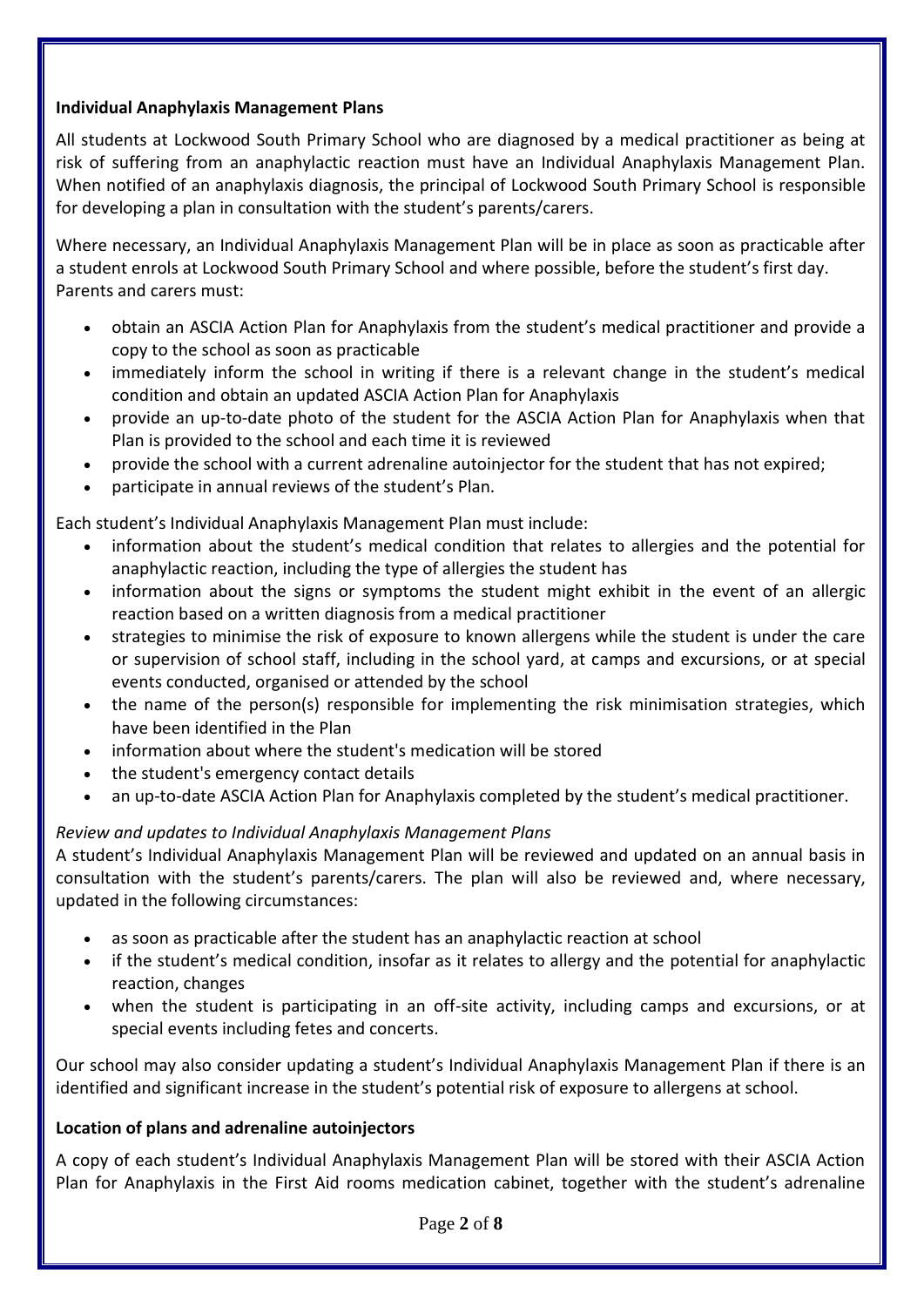autoinjector. This kit is commonly referred to as the students "Anaphylaxis kit". Both medication and documents are kept inside a secure container which is labelled with the student's name.

# **Risk Minimisation Strategies**

To reduce the risk of a student suffering from an anaphylactic reaction at Lockwood South Primary School, we have put in place the following strategies: Classroom

- Office staff will ensure that a copy of the student's Individual Anaphylaxis Management Plan is in the classroom folder. The classroom teacher will ensure the ASCIA Action Plan is easily accessible even if the adrenaline auto-injector is kept in another location.
- Parents of other students in the grade will be informed by office staff in writing about foods that may cause allergic reactions in students at risk of anaphylaxis and request that they avoid sending these foods to school.
- Classroom teachers will liaise with parents about food-related activities ahead of time.
- Lockwood South Primary School uses non-food treats where possible, but if food treats are used in class it is recommended that parents of students with food allergy/intolerances provide a treat box with alternative treats. Treat boxes should be clearly labelled and only handled by the student.
- Teachers will never give food from outside sources to a student who is at risk of anaphylaxis.
- All staff members at Lockwood South Primary School are reminded to be aware of the possibility of hidden allergens in food and other substances used in cooking, food technology, science and art classes (e.g. egg or milk cartons, empty peanut butter jars).
- Classroom teachers will ensure all cooking utensils, preparation dishes, plates, knives and forks etc. are washed and cleaned thoroughly after preparation of food and cooking.
- Teachers will have regular discussions with students about the importance of washing hands, eating their own food and not sharing food.
- The Principal will inform casual relief teachers, specialist teachers and volunteers of the names of any students at risk of anaphylaxis, the location of each student's Individual Anaphylaxis Management Plan and Adrenaline Auto-injector, the School's Anaphylaxis Management Policy, and each individual person's responsibility in managing an incident. i.e. seeking a trained staff member.

# Canteen

- Our Canteen volunteers are briefed about students at risk of anaphylaxis and, where the Principal determines, have up-to-date training in an Anaphylaxis Management Training Course.
- The First Aid Officer ensures that an up-to-date list of students with anaphylaxis alongside their photo is displayed in the canteen to act as a reminder to staff.
- If required we will display a student's name and photo who does not have parent's approval to purchase food from the canteen.
- Canteen volunteers make sure that tables and surfaces are disinfected regularly.
- All canteen volunteers are wary of contamination of other foods when preparing, handling or displaying food.

# Yard

• The Principal will ensure that sufficient school staff on yard duty are trained in the administration of an Epipen.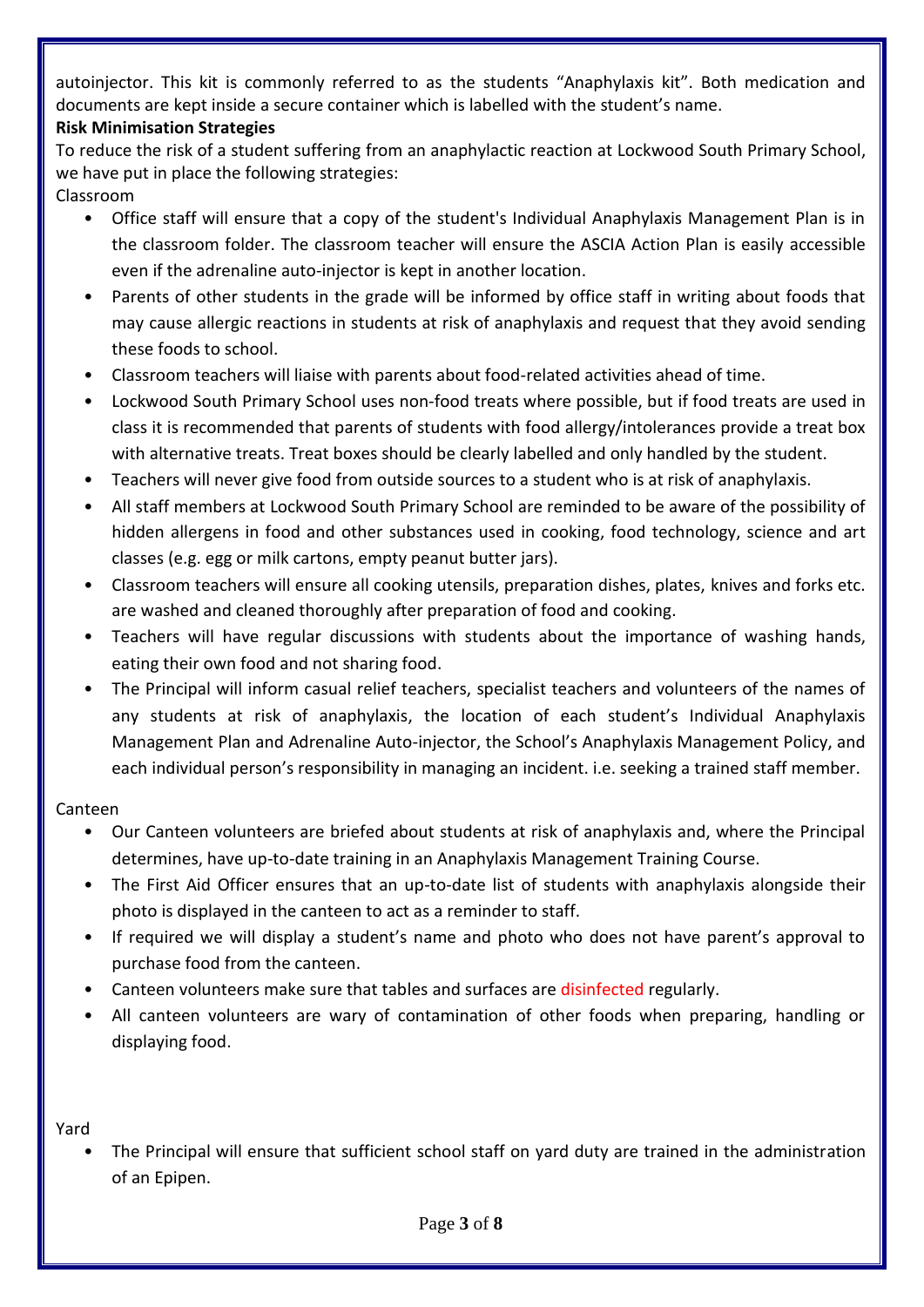- Student anaphylaxis kits are easily accessible from the yard, and staff should be aware of their exact location.
- All yard duty staff are to carry a yard duty folder with anaphylaxis alerts. All staff on yard duty must be aware of the school's Emergency Response Procedures and notify the office/first aid officer of an anaphylactic reaction in the yard.
- Yard duty staff must also be able to identify, by face, those students at risk of anaphylaxis.

Special events (sporting events, excursions, incursions etc)

- Lockwood South Primary School ensures that sufficient school staff supervising special events are trained in the administration of an Epipen.
- Anaphylaxis kits for each student at risk of anaphylaxis should be easily accessible and school staff must be aware of their exact location.
- For each field trip, excursion etc a risk assessment should be undertaken for each individual student attending who is at risk of anaphylaxis. The risks may vary according to the number of anaphylactic students attending, the nature of the excursion/sporting event, size of venue, distance from medical assistance, the structure of excursion and corresponding staff-student ratio. All School staff members present during the field trip or excursion need to be aware of the identity of any students attending who are at risk of anaphylaxis and be able to identify them by face.
- The School will consult parents of anaphylactic students in advance to discuss issues that may arise; to develop an alternative food menu; or request the Parents provide a meal (if required).
- School Staff avoid using food in activities or games, including as rewards.
- Party balloons should not be used if any student is allergic to latex.

School Camps

- Prior to engaging a camp owner/operator's services the school will make enquiries as to whether it can provide food that is safe for anaphylactic students. If a camp owner/operator cannot provide this confirmation to the school, then the school will consider using an alternative service provider.
- The camp management should be able to demonstrate satisfactory training in food allergen management and its implications on food-handling practices, including knowledge of the major food allergens triggering anaphylaxis, cross-contamination issues specific to food allergy, label reading, etc.
- Lockwood South Primary School will conduct a risk assessment and develop a risk management strategy for students at risk of anaphylaxis. This will be developed in consultation with parents of students at risk of anaphylaxis and camp owners/operators prior to the camp dates.
- The student's Anaphylaxis kit will be taken on camp.
- Prior to the camp taking place School staff will consult with the student's parents to review the students Individual Anaphylaxis Management Plan, ensuring that it is up-to-date and relevant to the circumstances of the particular camp.
- School Staff participating in the camp should be clear about their roles and responsibilities in the event of an anaphylactic reaction. The staff member organising the camp will check the emergency response procedures that the camp provider has in place. Ensuring that these are sufficient in the event of an anaphylactic reaction and that all School Staff participating in the camp are clear about their roles and responsibilities.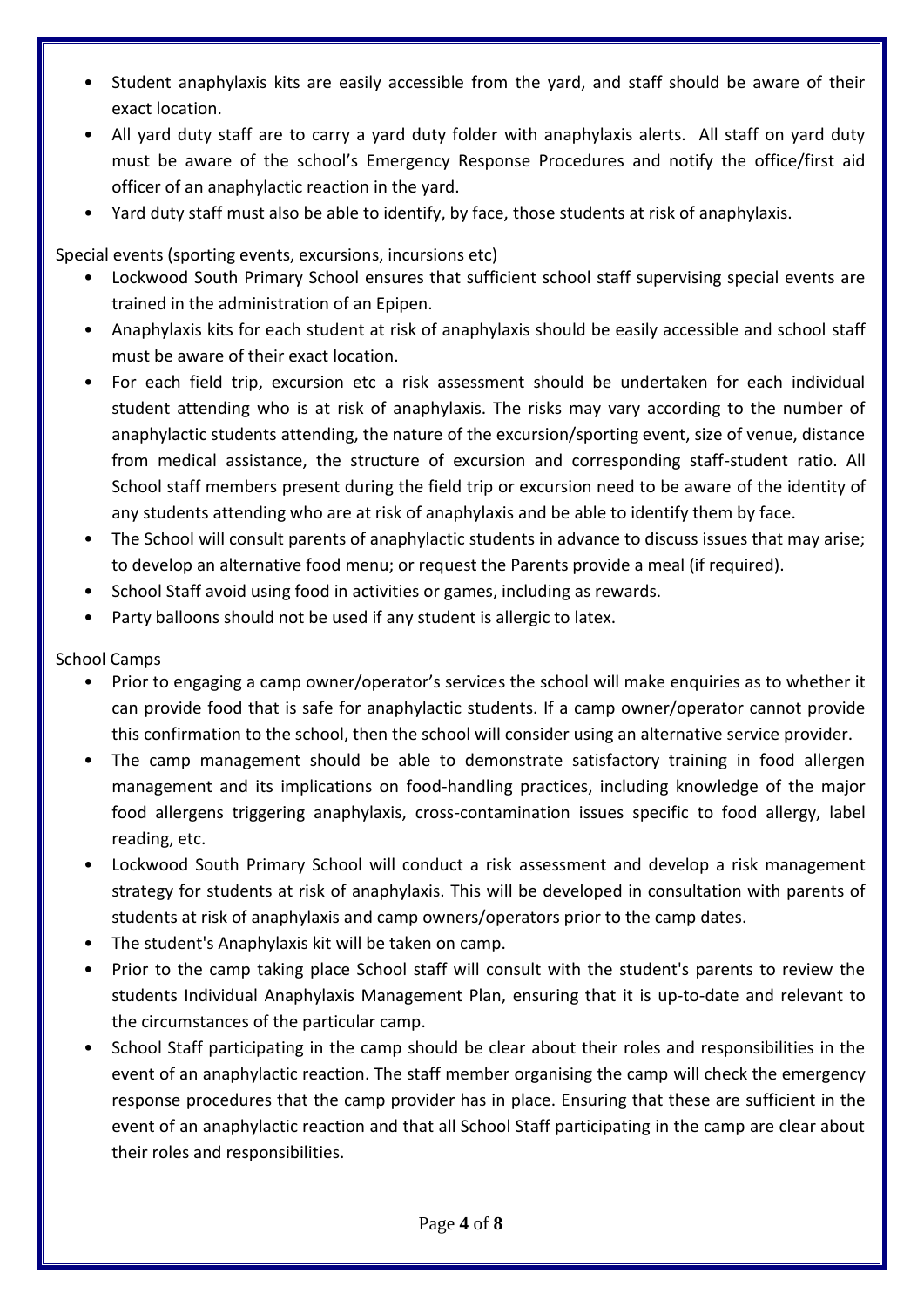- All adrenaline auto-injectors should remain close to the students requiring them and School staff must always be aware of their location.
- Lockwood South Primary School will take an additional autoinjector for general use, to all off site activities. This autoinjector is to be used if a student suffers a "first time" reaction or as a back-up device in the event of an emergency.
- The adrenaline auto-injectors should be carried in the school first aid kit; however, the school principal may consider allowing students, to carry their adrenaline auto-injector on camp in severe cases.

# **Adrenaline autoinjectors for general use**

Lockwood South Primary School will maintain an adrenaline autoinjector for general use, as a back-up to those provided by parents and carers for specific students, and also for students who may suffer from a first time reaction at school.

Adrenaline autoinjectors for general use will be stored in the First Aid Cabinet in the First Aid Room and labelled "general use".

The principal is responsible for arranging the purchase of adrenaline autoinjectors for general use, and will consider:

- the number of students enrolled at Example School at risk of anaphylaxis
- the accessibility of adrenaline autoiniectors supplied by parents
- the availability of a sufficient supply of autoinjectors for general use in different locations at the school, as well as at camps, excursions and events
- the limited life span of adrenaline autoinjectors, and the need for general use adrenaline autoinjectors to be replaced when used or prior to expiry.

## **Emergency Response**

In the event of an anaphylactic reaction, the emergency response procedures in this policy must be followed, together with the school's general first aid procedures, emergency response procedures and the student's Individual Anaphylaxis Management Plan.

A complete and up-to-date list of students identified as being at risk of anaphylaxis is maintained by Business Manager / First Aid Officer and stored at the First Aid Room. For camps, excursions and special events, a designated staff member will be responsible for maintaining a list of students at risk of anaphylaxis attending the special event, together with their Individual Anaphylaxis Management Plans and adrenaline autoinjectors, where appropriate.

If a student experiences an anaphylactic reaction at school or during a school activity, school staff must:

| <b>Step</b> | <b>Action</b>                                                                                                                                                                                                                                         |
|-------------|-------------------------------------------------------------------------------------------------------------------------------------------------------------------------------------------------------------------------------------------------------|
|             | Lay the person flat                                                                                                                                                                                                                                   |
|             | Do not allow them to stand or walk                                                                                                                                                                                                                    |
|             | If breathing is difficult, allow them to sit<br>$\bullet$                                                                                                                                                                                             |
|             | Be calm and reassuring                                                                                                                                                                                                                                |
|             | Do not leave them alone                                                                                                                                                                                                                               |
|             | Seek assistance from another staff member or reliable student to locate the student's<br>adrenaline autoinjector or the school's general use autoinjector, and the student's Individual<br>Anaphylaxis Management Plan, stored at the First Aid Room. |
|             | If the student's plan is not immediately available, or they appear to be experiencing a first<br>$\bullet$<br>time reaction, follow steps 2 to 5                                                                                                      |
|             |                                                                                                                                                                                                                                                       |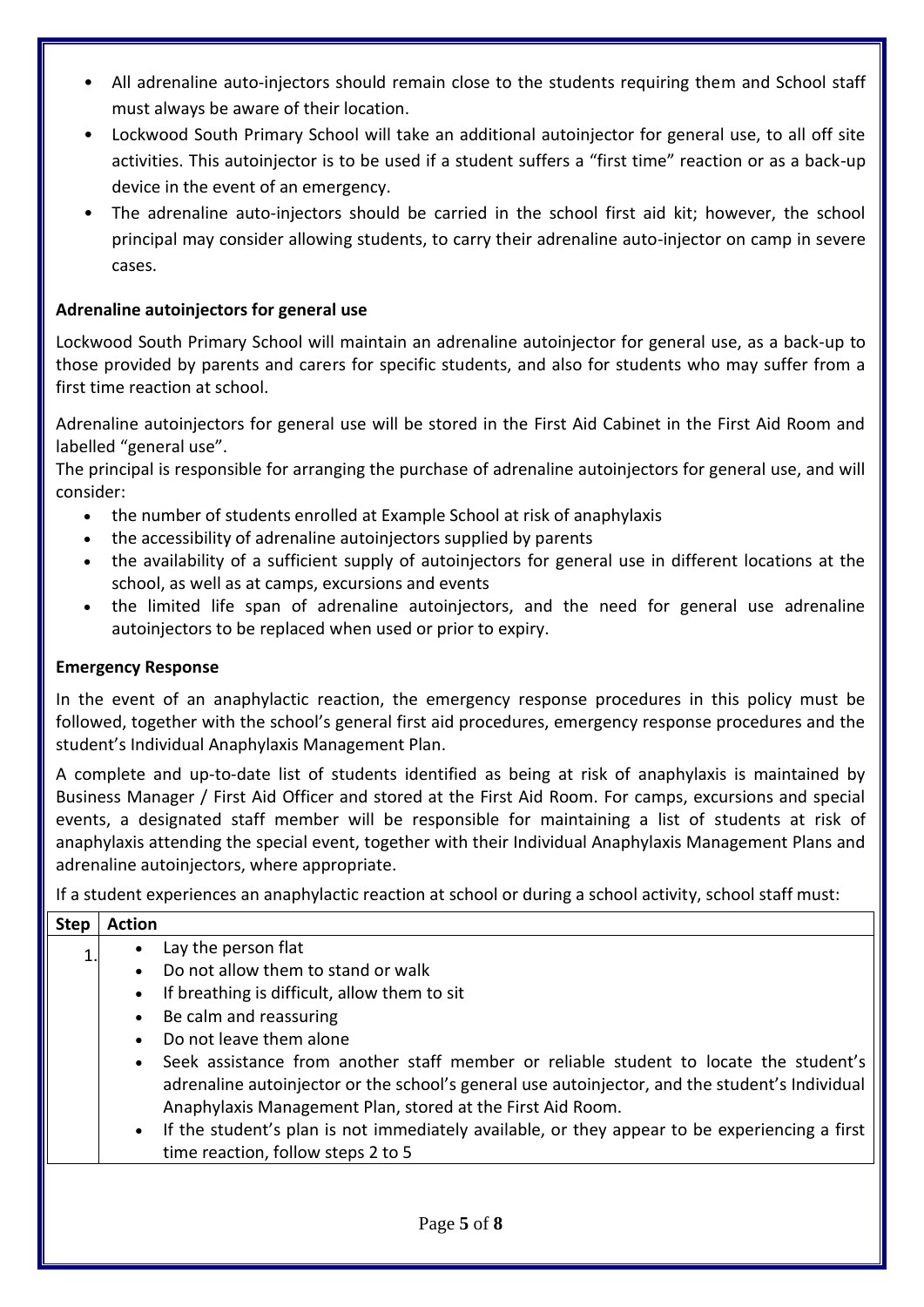| 2. | Administer an EpiPen or EpiPen Jr (if the student is under 20kg)<br>Remove from plastic container<br>$\bullet$<br>Form a fist around the EpiPen and pull off the blue safety release (cap)<br>$\bullet$<br>Place orange end against the student's outer mid-thigh (with or without clothing)<br>$\bullet$<br>Push down hard until a click is heard or felt and hold in place for 3 seconds<br>$\bullet$<br>Remove EpiPen<br>$\bullet$<br>Note the time the EpiPen is administered<br>$\bullet$<br>Retain the used EpiPen to be handed to ambulance paramedics along with the time of<br>$\bullet$<br>administration<br>Or<br>Administer an Anapen® 500, Anapen® 300, or Anapen® Jr.<br>Pull off the black needle shield<br>$\bullet$ |
|----|--------------------------------------------------------------------------------------------------------------------------------------------------------------------------------------------------------------------------------------------------------------------------------------------------------------------------------------------------------------------------------------------------------------------------------------------------------------------------------------------------------------------------------------------------------------------------------------------------------------------------------------------------------------------------------------------------------------------------------------|
|    |                                                                                                                                                                                                                                                                                                                                                                                                                                                                                                                                                                                                                                                                                                                                      |
|    | Pull off grey safety cap (from the red button)<br>$\bullet$                                                                                                                                                                                                                                                                                                                                                                                                                                                                                                                                                                                                                                                                          |
|    | Place needle end firmly against the student's outer mid-thigh at 90 degrees (with or without<br>$\bullet$<br>clothing)                                                                                                                                                                                                                                                                                                                                                                                                                                                                                                                                                                                                               |
|    | Press red button so it clicks and hold for 10 seconds                                                                                                                                                                                                                                                                                                                                                                                                                                                                                                                                                                                                                                                                                |
|    | Remove Anapen <sup>®</sup>                                                                                                                                                                                                                                                                                                                                                                                                                                                                                                                                                                                                                                                                                                           |
|    | Note the time the Anapen is administered                                                                                                                                                                                                                                                                                                                                                                                                                                                                                                                                                                                                                                                                                             |
|    | Retain the used Anapen to be handed to ambulance paramedics along with the time of<br>administration                                                                                                                                                                                                                                                                                                                                                                                                                                                                                                                                                                                                                                 |
| 3. | Call an ambulance (000)                                                                                                                                                                                                                                                                                                                                                                                                                                                                                                                                                                                                                                                                                                              |
| 4. | If there is no improvement or severe symptoms progress (as described in the ASCIA Action Plan for<br>Anaphylaxis), further adrenaline doses may be administered every five minutes, if other adrenaline<br>autoinjectors are available.                                                                                                                                                                                                                                                                                                                                                                                                                                                                                              |
| 5. | Contact the student's emergency contacts.                                                                                                                                                                                                                                                                                                                                                                                                                                                                                                                                                                                                                                                                                            |
|    |                                                                                                                                                                                                                                                                                                                                                                                                                                                                                                                                                                                                                                                                                                                                      |

If a student appears to be having a severe allergic reaction, but has not been previously diagnosed with an allergy or being at risk of anaphylaxis, school staff should follow steps 2 – 5 as above.

[Note: If in doubt, it is better to use an adrenaline autoinjector than not use it, even if in hindsight the reaction is not anaphylaxis. Under-treatment of anaphylaxis is more harmful and potentially life threatening than over-treatment of a mild to moderate allergic reaction. Refer to page 41 of the [Anaphylaxis Guidelines\]](http://www.education.vic.gov.au/school/teachers/health/pages/anaphylaxisschl.aspx).

#### **Communication Plan**

This policy will be available on Lockwood South Primary School's website so that parents and other members of the school community can easily access information about Lockwood South Primary School's anaphylaxis management procedures. The parents and carers of students who are enrolled at Lockwood South Primary School and are identified as being at risk of anaphylaxis will also be provided with a copy of this policy.

The principal is responsible for ensuring that all relevant staff, including casual relief staff, canteen staff and volunteers are aware of this policy and Lockwood South Primary School's procedures for anaphylaxis management.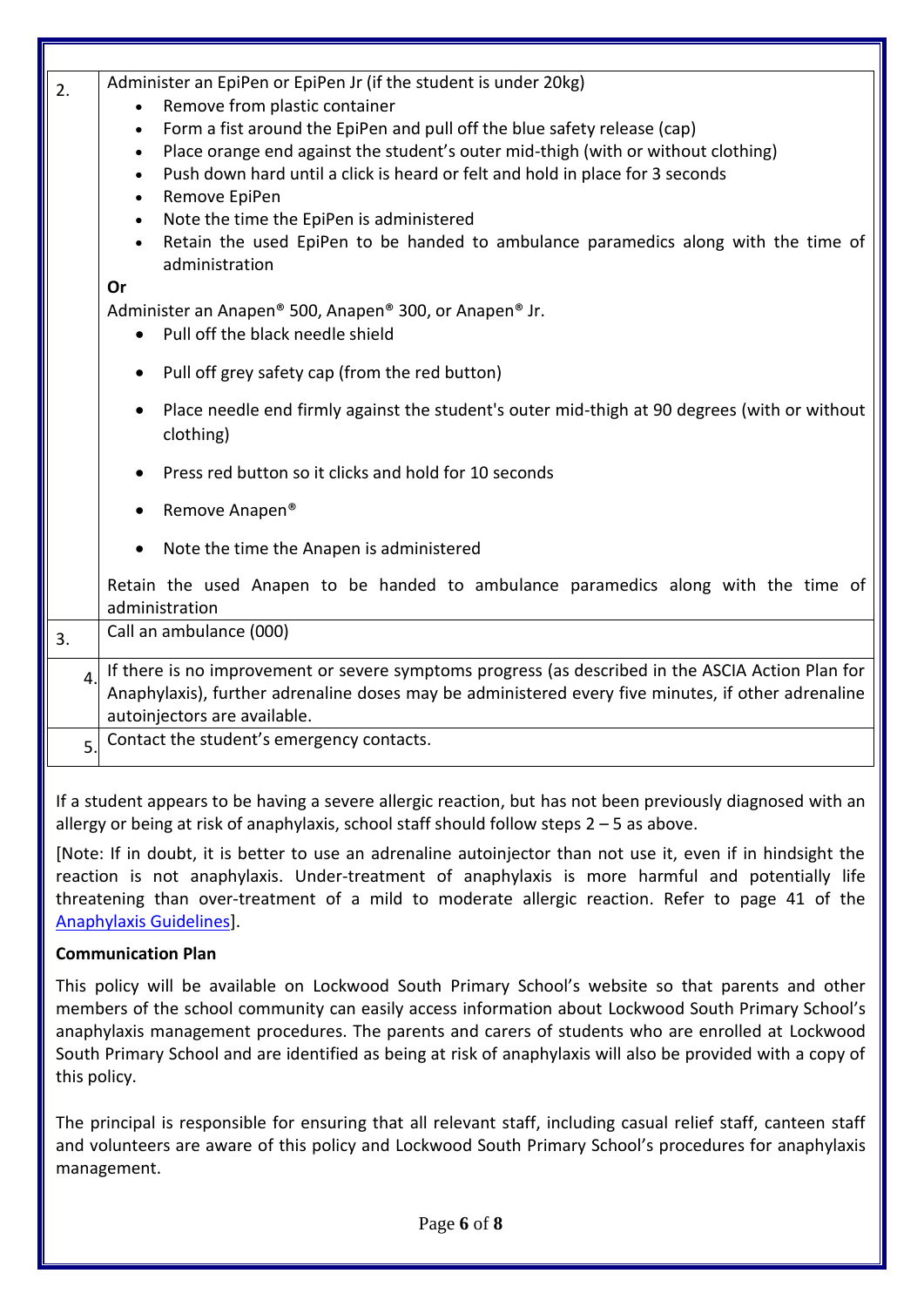Casual relief staff and volunteers who are responsible for the care and/or supervision of students who are identified as being at risk of anaphylaxis will also receive a verbal briefing on this policy, their role in responding to an anaphylactic reaction and where required, the identity of students at risk.

The principal is also responsible for ensuring relevant staff are trained and briefed in anaphylaxis management, consistent with the Department's *Anaphylaxis Guidelines.*

# **Staff training**

The principal will ensure that the following school staff are appropriately trained in anaphylaxis management:

• School staff who conduct classes attended by students who are at risk of anaphylaxis and any other member of school staff as required by the Principal based on a risk assessment.

Staff who are required to undertake training must have completed:

- an approved face-to-face anaphylaxis management training course in the last three years, or
- an approved online anaphylaxis management training course in the last two years.
- Lockwood South Primary School will use the following training course [ASCIA anaphylaxis e-training](https://etrainingvic.allergy.org.au/)  [VIC \(allergy.org.au\)](https://etrainingvic.allergy.org.au/)

Staff are also required to attend a briefing on anaphylaxis management and this policy at least twice per year (with the first briefing to be held at the beginning of the school year), facilitated by a staff member who has successfully completed an anaphylaxis management course within the last 2 years Each briefing will address:

- this policy
- the causes, symptoms and treatment of anaphylaxis
- the identities of students with a medical condition that relates to allergies and the potential for anaphylactic reaction, and where their medication is located
- how to use an adrenaline autoinjector, including hands on practice with a trainer adrenaline autoinjector
- the school's general first aid and emergency response procedures
- the location of, and access to, adrenaline autoinjectors that have been provided by parents or purchased by the school for general use.

A record of staff training courses and briefings will be maintained on the OHS Training Register and through the school's online Emergency Management Plan.

When a new student enrols at Lockwood South Primary School who is at risk of anaphylaxis, the principal will develop an interim plan in consultation with the student's parents and ensure that appropriate staff are trained and briefed as soon as possible.

The principal will ensure that while students at risk of anaphylaxis are under the care or supervision of the school outside of normal class activities, including in the school yard, at camps and excursions, or at special event days, there is a sufficient number of school staff present who have been trained in anaphylaxis management.

## **FURTHER INFORMATION AND RESOURCES**

- School Policy and Advisory Guide:
	- o [Anaphylaxis](http://www.education.vic.gov.au/school/principals/spag/health/Pages/anaphylaxis.aspx)
	- o [Anaphylaxis management in schools](http://www.education.vic.gov.au/school/teachers/health/pages/anaphylaxisschl.aspx)
- Allergy & Anaphylaxis Australia: [Risk minimisation strategies](https://edugate.eduweb.vic.gov.au/edulibrary/Schools/teachers/health/riskminimisation.pdf)